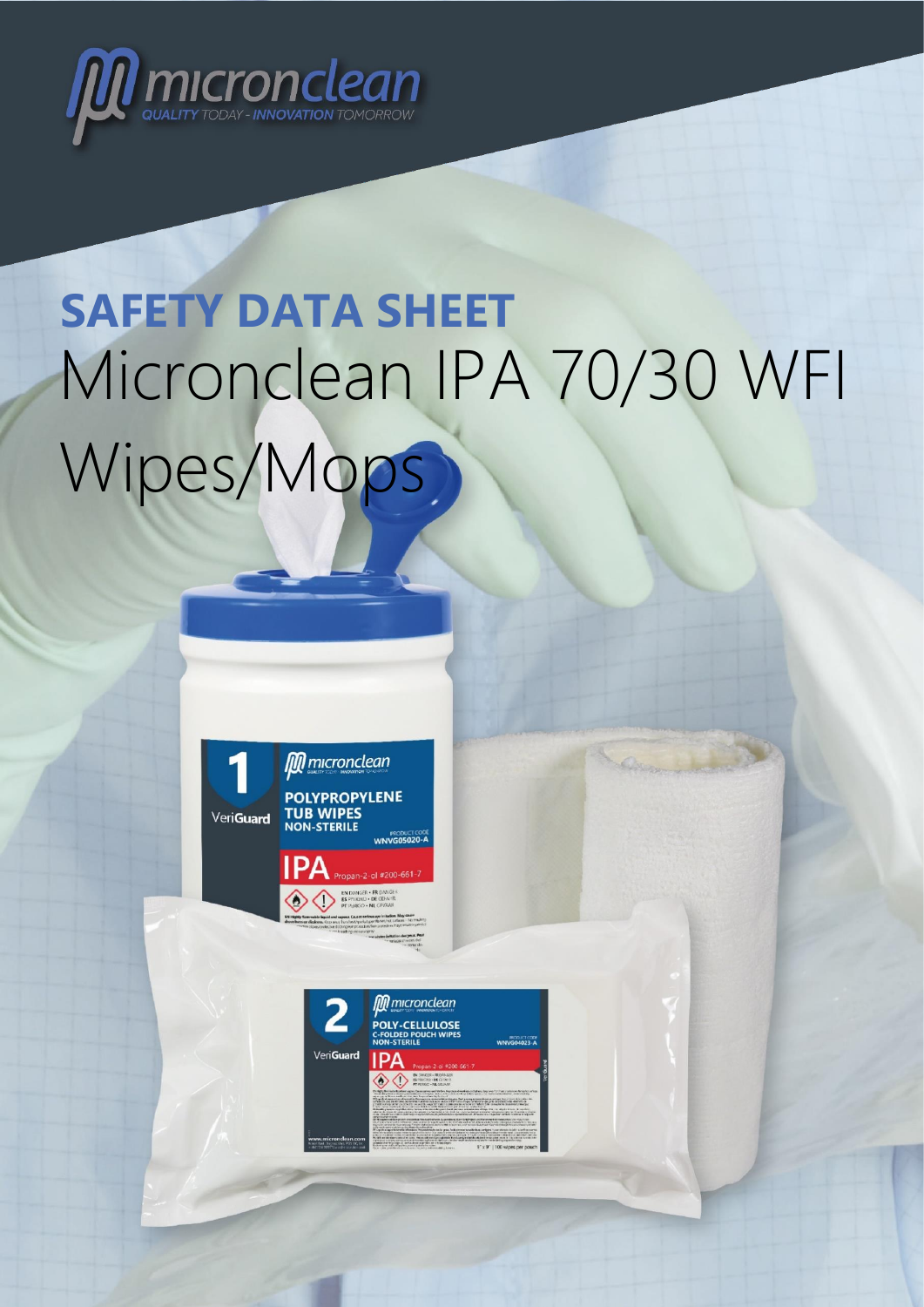|  | <b>IPA Wipes/Mops</b> | lssue no. 9 | Date approved 03/2022 | Page |
|--|-----------------------|-------------|-----------------------|------|
|--|-----------------------|-------------|-----------------------|------|

# **SAFETY DATA SHEET**

# **Micronclean IPA 70/30 WFI Wipes/Mops**

ACCORDING TO EC-REGULATIONS 1907/2006 (REACH), 1272/2008 (CLP) & 2020/878

#### SECTION 1: IDENTIFICATION OF THE SUBSTANCE/MIXTURE AND OF THE COMPANY/UNDERTAKING

#### **1.1 Product identifier**

| Product          |                                                        | <b>UK Product</b> | <b>Ireland Product</b> |
|------------------|--------------------------------------------------------|-------------------|------------------------|
| code/part        | Product identifier                                     | Authorisation     | Authorisation          |
| no.              |                                                        | Number            | Number                 |
| <b>WSCW92009</b> | Veriguard 2 IPA Sessional Polycellulose C-folded       | UK-2019-1221-1-   | IE/BPA 70469-01-       |
|                  | Pouch Wipes Sterile                                    | 0004              | 004                    |
| MCZSLA50S        | VeriGuard 3 Polyester Non-folded Pouch Wipes Sterile   | UK-2019-1221-1-   | IE/BPA 70469-01-       |
|                  |                                                        | 0002              | 002                    |
| MCZNLA50N        | VeriGuard 3 IPA Polyester Non-folded Pouch Wipes       | UK-2019-1221-1-   | IE/BPA 70469-01-       |
|                  | Non-sterile                                            | 0001              | 001                    |
| <b>WNVG05020</b> | VeriGuard 1 IPA Polypropylene Tub Wipes Non-sterile    | UK-2019-1221-1-   | IE/BPA 70469-01-       |
|                  |                                                        | 0005              | 005                    |
| WSVG05020        | VeriGuard 1 IPA Polypropylene Tub Wipes Sterile        | UK-2019-1221-1-   | IE/BPA 70469-01-       |
|                  |                                                        | 0006              | 006                    |
| WSVG01020        | VeriGuard 1 IPA Polypropylene Tub Wipes Refill Sterile | UK-2019-1221-1-   | IE/BPA 70469-01-       |
|                  |                                                        | 0007              | 007                    |
| <b>WNVG04023</b> | VeriGuard 2 IPA Polycellulose C-folded Pouch Wipes     |                   |                        |
|                  | Non-sterile                                            |                   |                        |
| WSVG04023        | VeriGuard 2 IPA Polycellulose C-folded Pouch Wipes     |                   |                        |
|                  | Sterile                                                |                   |                        |
| WNVG06030        | VeriGuard 3 IPA Sessional Polyester V-folded Pouch     | UK-2019-1221-1-   | IE/BPA 70469-01-       |
|                  | Wipes Non-sterile                                      | 0003              | 003                    |
| WSVG06030        | VeriGuard 3 IPA Sessional Polyester V-folded Pouch     | UK-2019-1221-1-   | IE/BPA 70469-01-       |
|                  | <b>Wipes Sterile</b>                                   | 0003              | 003                    |
| <b>WNPC50169</b> | Veriguard 2 IPA Polycellulose C-folded Pouch Wipes     |                   |                        |
|                  | Non-sterile                                            |                   |                        |
| MSMI01016        | Pureguard 1 IPA Multi Packed Disposable Microfibre     |                   |                        |
|                  | Mops Sterile                                           |                   |                        |
| MSMI04016        | Pureguard 1 IPA Individually Packed Disposable         |                   |                        |
|                  | Microfibre Mop Sterile                                 |                   |                        |

Product Name Micronclean IPA 70/30 WFI Wipes/Mops Unique Formula Identifier (UFI) CC31-A0QV-M00U-0KR8

#### **1.2 Relevant identified uses of the substance or mixture and uses advised against**

| Identified Use(s)           | Disinfectant |
|-----------------------------|--------------|
| <b>Uses Advised Against</b> | Not known.   |

#### **1.3 Details of the supplier of the safety data sheet**

Manufacturer Company Identification Micronclean

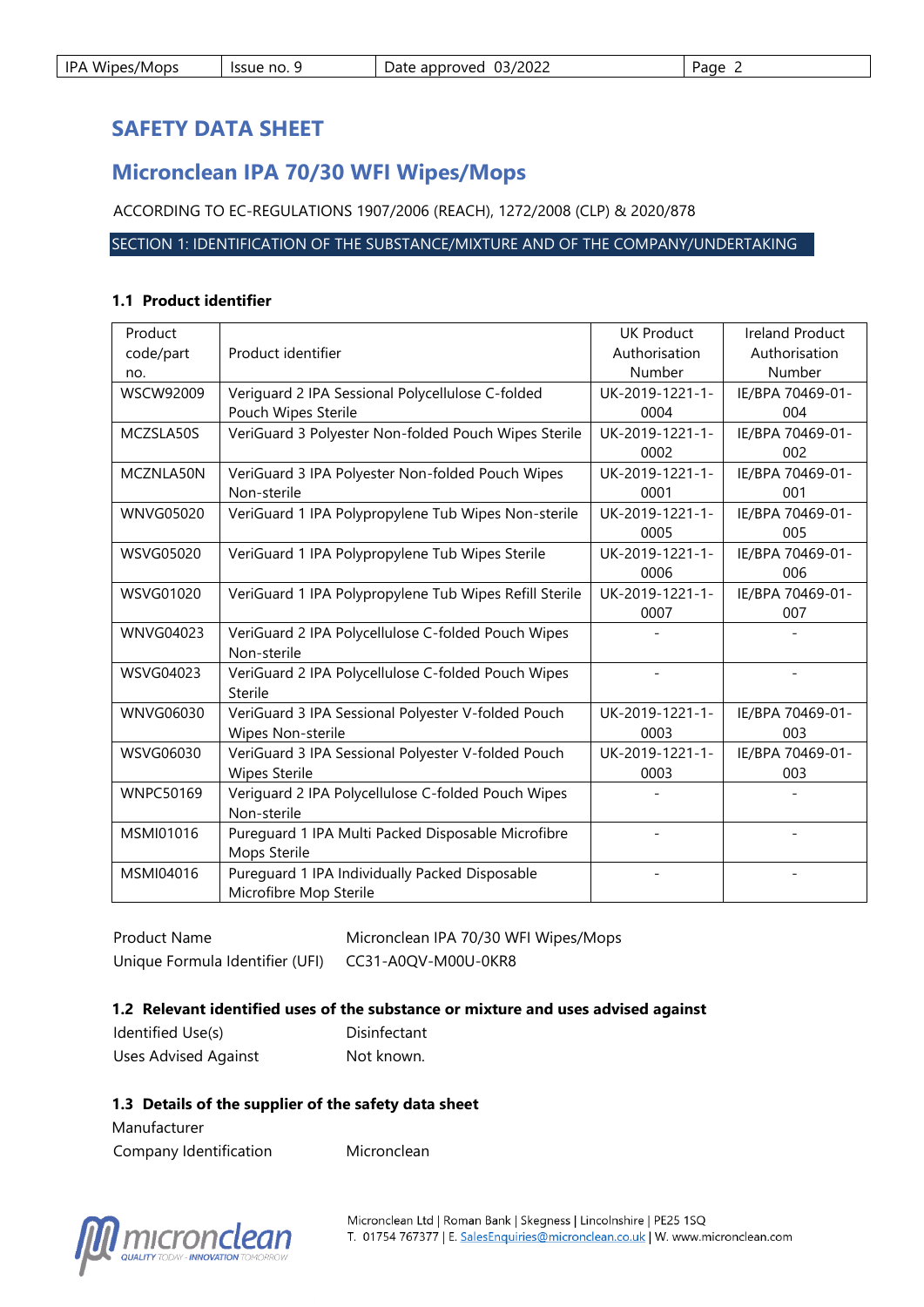| IPA Wipes/Mops<br>Issue no. 9     | Date approved 03/2022       | Page 3 |  |  |
|-----------------------------------|-----------------------------|--------|--|--|
|                                   |                             |        |  |  |
| Address of Manufacturer           | Roman Bank                  |        |  |  |
|                                   | Skegness                    |        |  |  |
|                                   | Lincolnshire                |        |  |  |
|                                   | United Kingdom              |        |  |  |
| Postal code                       | <b>PE25 1SQ</b>             |        |  |  |
| Telephone:                        | 0044 (0) 1754 767171        |        |  |  |
| Fax                               | 0044 (0) 1754 767171        |        |  |  |
| E-mail                            | enquiries@micronclean.co.uk |        |  |  |
| Office hours                      | 09:00 - 17:00               |        |  |  |
| Supplier                          |                             |        |  |  |
| Company Identification            | Micronclean                 |        |  |  |
| Address of Supplier               | Holly Road                  |        |  |  |
|                                   | Skegness                    |        |  |  |
|                                   | Lincolnshire                |        |  |  |
|                                   | United Kingdom              |        |  |  |
| Postal code                       | <b>PE25 3AX</b>             |        |  |  |
| Telephone:                        | 0044 (0) 1754 767171        |        |  |  |
| Fax                               | 0044 (0) 1754 767171        |        |  |  |
| E-mail                            | enquiries@micronclean.co.uk |        |  |  |
| Office hours                      | 09:00 - 17:00               |        |  |  |
| 1.4 Emergency telephone number    |                             |        |  |  |
| Emergency Phone No.               | +44 (0)1754 614100          |        |  |  |
| Contact                           | No information available.   |        |  |  |
| National response centre          |                             |        |  |  |
| Address                           | <b>NHS Direct</b>           |        |  |  |
| Emergency Phone No.               | $+44$ 111                   |        |  |  |
|                                   |                             |        |  |  |
| SECTION 2: HAZARDS IDENTIFICATION |                             |        |  |  |

| Regulation (EC) No. 1272/2008 | Flam. Lig. 2: Highly flammable liquid and vapour. |
|-------------------------------|---------------------------------------------------|
| (CLP)                         | Eye Irrit. 2: Causes serious eye irritation.      |
|                               | STOT SE 3 : May cause drowsiness or dizziness.    |

#### **2.2 Label elements**

According to Regulation (EC) No. 1272/2008 (CLP) Product Name Micronclean IPA 70/30 WFI Wipes/Mops

GHS02 GHS07

Hazard Pictogram(s)



Micronclean Ltd | Roman Bank | Skegness | Lincolnshire | PE25 1SQ<br>T. 01754 767377 | E. <u>SalesEnquiries@micronclean.co.uk</u> | W. www.micronclean.com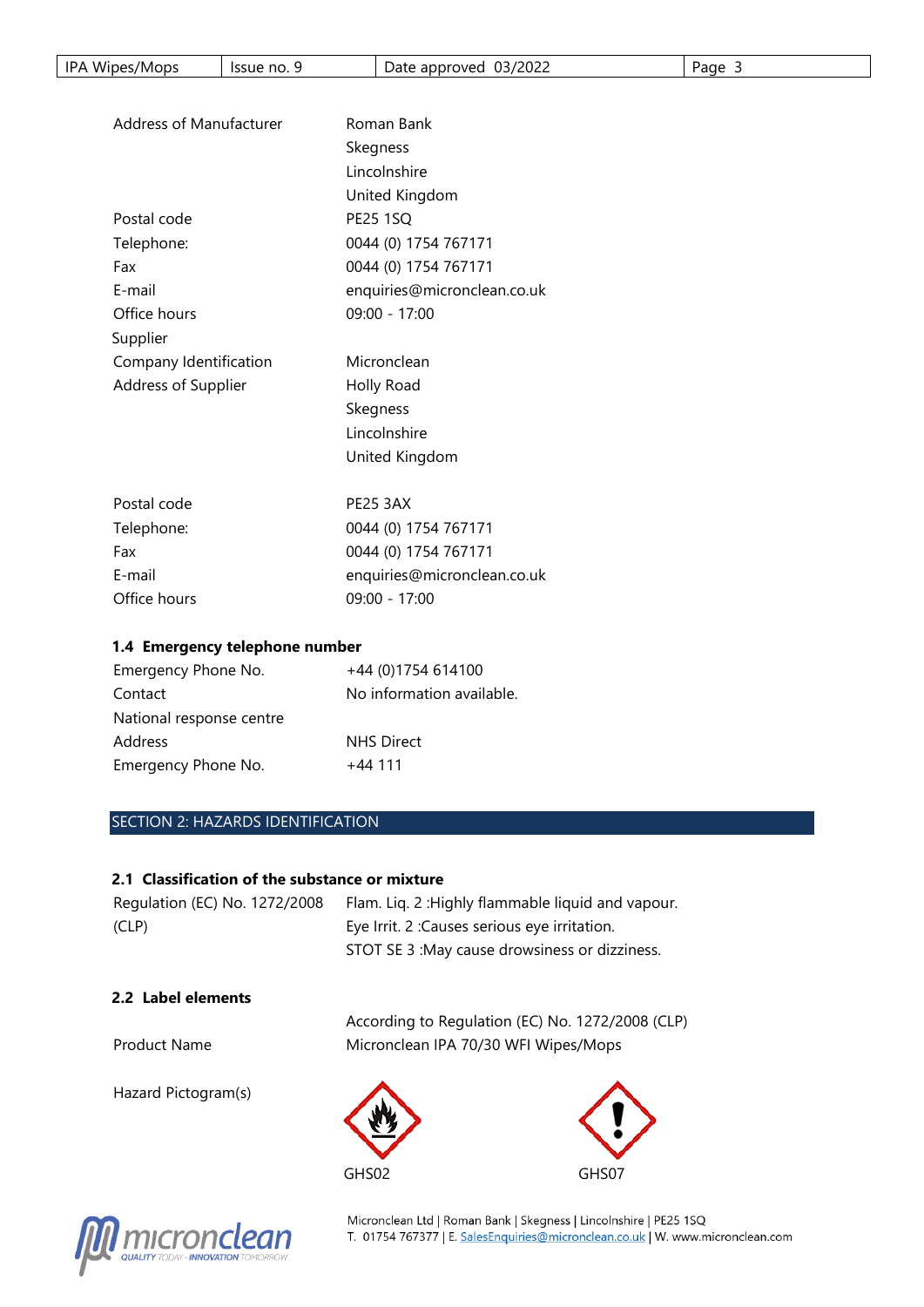| IP A<br>'2022<br>03/<br><br>Wipes/Mops<br>approved<br>Issue no.<br>Page<br>Date |
|---------------------------------------------------------------------------------|
|---------------------------------------------------------------------------------|

| Signal Word(s)             | Danger                                                                                                                                                                                                                                                                                                                                                                                                                                                                                                                                                                                                                                                                                                                           |
|----------------------------|----------------------------------------------------------------------------------------------------------------------------------------------------------------------------------------------------------------------------------------------------------------------------------------------------------------------------------------------------------------------------------------------------------------------------------------------------------------------------------------------------------------------------------------------------------------------------------------------------------------------------------------------------------------------------------------------------------------------------------|
| Hazard Statement(s)        | H225: Highly flammable liquid and vapour.<br>H319: Causes serious eye irritation.<br>H336: May cause drowsiness or dizziness.                                                                                                                                                                                                                                                                                                                                                                                                                                                                                                                                                                                                    |
| Precautionary Statement(s) | P210: Keep away from heat, hot surfaces, sparks, open flames and<br>other ignition sources. No smoking.<br>P233: Keep container tightly closed.<br>P264: Wash hands and exposed skin thoroughly after handling.<br>P280: Wear protective gloves/protective clothing/eye<br>protection/face protection.<br>P305+P351+P338: IF IN EYES: Rinse cautiously with water for several<br>minutes. Remove contact lenses, if present and easy to do. Continue<br>rinsing.<br>P337+P313: If eye irritation persists: Get medical advice/attention.<br>P370+P378: In case of fire: Use water spray, dry powder or carbon<br>dioxide to extinguish.<br>P501: Dispose of contents in accordance with local, state or national<br>legislation. |

Unique Formula Identifier (UFI) CC31-A0QV-M00U-0KR8

#### **2.3 Other hazards**

None known.

# **2.4 Additional Information**

For full text of H/P Statements see section 16.

SECTION 3: COMPOSITION/INFORMATION ON INGREDIENTS

# **3.1 Substances**

Not applicable.

#### **3.2 Mixtures**

| <b>HAZARDOUS</b>      | CAS No.             | EC No. / REACH   |    | %W/WHazard Statement(s) | <b>Hazard</b> |
|-----------------------|---------------------|------------------|----|-------------------------|---------------|
| INGREDIENT(S)         |                     | Registration No. |    |                         | Pictogram(s)  |
| propan-2-ol isopropyl | $67 - 63 - 0$       | 200-661-7        | 70 | Flam. Lig. 2 H225       | GHS02         |
| alcohol isopropanol   |                     |                  |    | Eye Irrit. 2 H319       | GHS07         |
|                       |                     |                  |    | STOT SE 3 H336          |               |
|                       |                     |                  |    |                         |               |
| Water                 | 7732-18-5 231-791-2 |                  | 30 | Not classified          | <b>None</b>   |
|                       |                     |                  |    |                         |               |

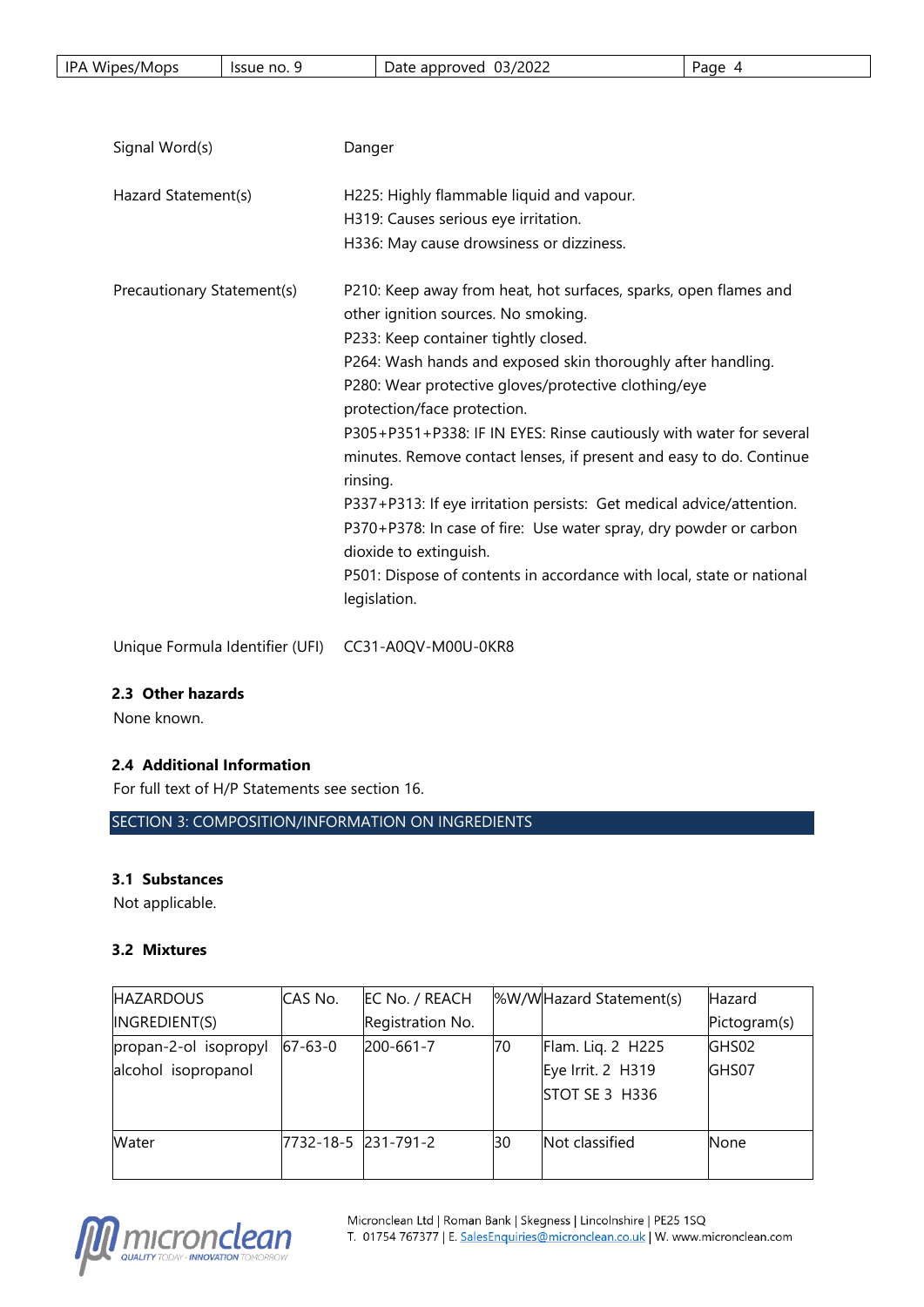| ID A<br>Wipes/Mops | lssue no. S | /2022<br>13.<br>approved<br>Date<br>. | Page |
|--------------------|-------------|---------------------------------------|------|
|--------------------|-------------|---------------------------------------|------|

Contains no non-classified vPvB substances.

Contains no non-classified substances with a Union workplace exposure limit.

For full text of H/P Statements see section 16.

#### SECTION 4: FIRST AID MEASURES

#### **4.1 Description of first aid measures**

| Remove person to fresh air and keep comfortable for breathing.         |
|------------------------------------------------------------------------|
|                                                                        |
| Take off immediately all contaminated clothing. Rinse skin with        |
|                                                                        |
| Rinse cautiously with water for several minutes. Remove contact        |
| lenses, if present and easy to do. Continue rinsing. If eye irritation |
|                                                                        |
|                                                                        |
|                                                                        |

# **4.2 Most important symptoms and effects, both acute and delayed**

May cause irritation.

#### **4.3 Indication of any immediate medical attention and special treatment needed**

Call a POISON CENTRE/doctor if you feel unwell. Treat symptomatically.

#### SECTION 5: FIREFIGHTING MEASURES

#### **5.1 Extinguishing media**

Suitable Extinguishing media Use water spray, dry powder or carbon dioxide to extinguish. Unsuitable extinguishing media Water jet spray

#### **5.2 Special hazards arising from the substance or mixture**

Highly flammable liquid and vapour. May decompose in a fire, giving off toxic and irritant vapours.

#### **5.3 Advice for firefighters**

Fire fighters should wear complete protective clothing including self-contained breathing apparatus. If it is safe to do so, containers should be removed from fire area because they are likely to rupture under fire conditions.

# SECTION 6: ACCIDENTAL RELEASE MEASURES

#### **6.1 Personal precautions, protective equipment and emergency procedures**

Provide adequate ventilation. Use non-sparking ventilation systems, approved explosion-proof equipment, and intrinsically safe electrical systems. Ensure full personal protection (including respiratory protection) during removal of spillages.

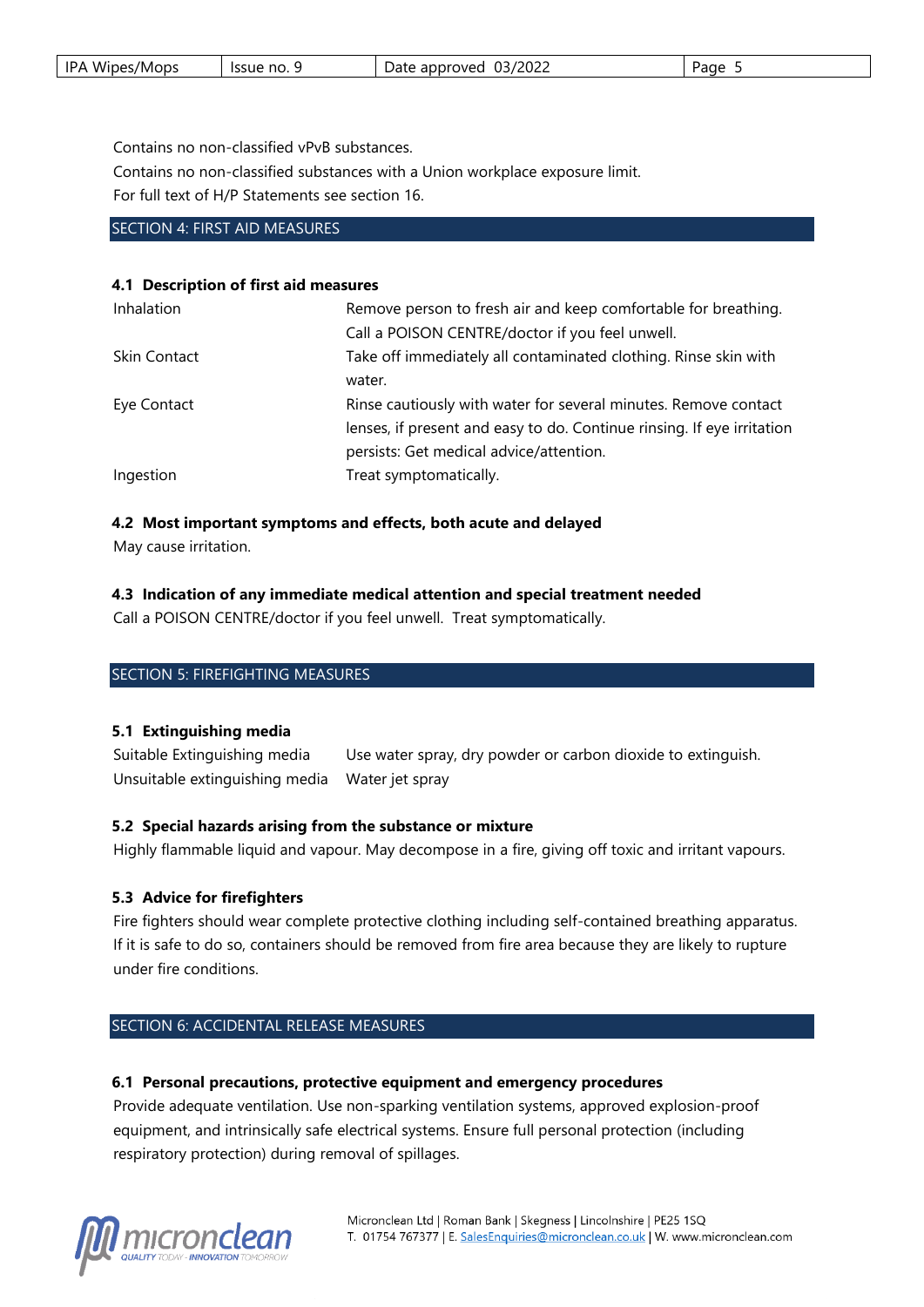| IPA Wipes/Mops | Issue no. | 03/2022<br>Date approved | Page |
|----------------|-----------|--------------------------|------|
|----------------|-----------|--------------------------|------|

#### **6.2 Environmental precautions**

Spillages or uncontrolled discharges into watercourses must be alerted to the appropriate regulatory body.

#### **6.3 Methods and material for containment and cleaning up**

Adsorb spillages onto sand, earth or any suitable adsorbent material. Transfer to a container for disposal. Containers must not be punctured or destroyed by burning, even when empty.

#### **6.4 Reference to other sections**

See Also Section 8, 13.

#### SECTION 7: HANDLING AND STORAGE

#### **7.1 Precautions for safe handling**

Keep away from heat, hot surfaces, sparks, open flames and other ignition sources. No smoking. Keep container tightly closed. Use explosion-proof electrical/ventilating/lighting/equipment. Use nonsparking tools. Take action to prevent static discharges. Wear protective gloves/protective clothing/eye protection/face protection. Wash hands and exposed skin thoroughly after handling. Avoid breathing dust/fume/gas/mist/vapours/spray. Use only outdoors or in a well-ventilated area.

#### **7.2 Conditions for safe storage, including any incompatibilities**

Store in a well-ventilated place. Keep cool. Keep container tightly closed. Store locked up. Storage temperature **Ambient.** Storage life Stable under normal conditions. Incompatible materials None known.

#### **7.3 Specific end use(s)**

Disinfectant

#### SECTION 8: EXPOSURE CONTROLS/PERSONAL PROTECTION

#### **8.1 Control parameters**

8.1.1 Occupational Exposure Limits

|                     | Occupational Exposure Limits |                |                   |       |                               |              |
|---------------------|------------------------------|----------------|-------------------|-------|-------------------------------|--------------|
| SUBSTANCE.CAS No.   |                              | LTEL (8 hr TWA | LTEL (8 hr TWA    | istel | <b>ISTEL</b>                  | <b>Notel</b> |
|                     |                              | ppm)           | mq/m <sup>3</sup> | (ppm) | $\left(\frac{mq}{m^3}\right)$ |              |
| Propan-2-ol 67-63-0 |                              | 400            | 999               | 500   | 1250                          |              |

Region Source United Kingdom UK Workplace Exposure Limits EH40/2005 (Fourth edition, published 2020)

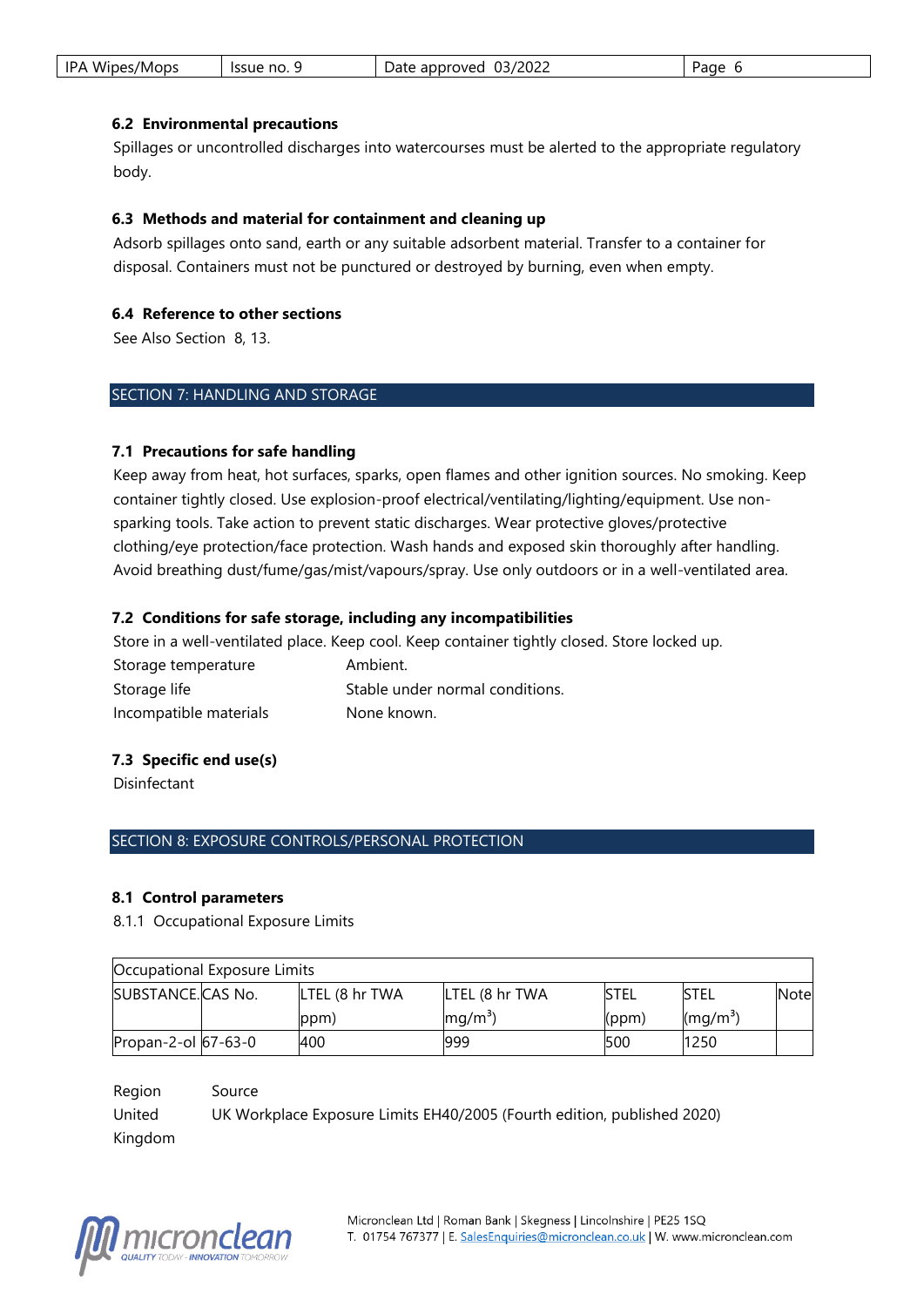| IPA Wipes/Mops        | Issue no. 9                    | Date approved 03/2022                                                                                                                                                                                                                     | Page 7 |
|-----------------------|--------------------------------|-------------------------------------------------------------------------------------------------------------------------------------------------------------------------------------------------------------------------------------------|--------|
| Remark                | <b>Notes</b>                   |                                                                                                                                                                                                                                           |        |
| 8.2 Exposure controls |                                |                                                                                                                                                                                                                                           |        |
| controls              | 8.2.1. Appropriate engineering | Use non-sparking ventilation systems, approved explosion-proof<br>equipment, and intrinsically safe electrical systems. Ensure<br>adequate ventilation. A washing facility/water for eye and skin<br>cleaning purposes should be present. |        |
|                       | 8.2.2. Personal protection     |                                                                                                                                                                                                                                           |        |
| equipment             |                                |                                                                                                                                                                                                                                           |        |
|                       | Eye Protection                 | Wear eye protection with side protection (EN166).                                                                                                                                                                                         |        |
|                       | Skin protection                | Wear protective clothing and gloves: Impervious gloves (EN 374).                                                                                                                                                                          |        |
|                       | Respiratory<br>protection      | Normally no personal respiratory protection is necessary.                                                                                                                                                                                 |        |
|                       | Thermal hazards                | None known.                                                                                                                                                                                                                               |        |
|                       | 8.2.3. Environmental Exposure  | Avoid release to the environment.                                                                                                                                                                                                         |        |

Controls

# SECTION 9: PHYSICAL AND CHEMICAL PROPERTIES

# **9.1 Information on basic physical and chemical properties**

| Physical state                                     | Liquid.                                              |
|----------------------------------------------------|------------------------------------------------------|
| Colour                                             | Colourless                                           |
| Odour                                              | Alcohol-like.                                        |
| Melting point/freezing point                       | -89°C                                                |
| Boiling point or initial boiling point and boiling | $82^{\circ}$ C                                       |
| range                                              |                                                      |
| Flammability                                       | Not known.                                           |
| Lower and upper explosion limit                    | 12.7% V / 2.0% V                                     |
| Flash Point                                        | $18^{\circ}$ C                                       |
| Auto-ignition temperature                          | 399°C                                                |
| <b>Decomposition Temperature</b>                   | Not known.                                           |
| рH                                                 | $6 - 8$                                              |
| Kinematic Viscosity                                | @20°C = 4.232 @40°C = 2.121                          |
| Solubility                                         | Solubility (Water) : Very soluble                    |
|                                                    | Solubility (Other): Miscible with: Organic solvents. |
| Partition coefficient n-octanol/water (log value)  | Not known.                                           |
| Vapour pressure                                    | 20 mmHg @ 332°C                                      |

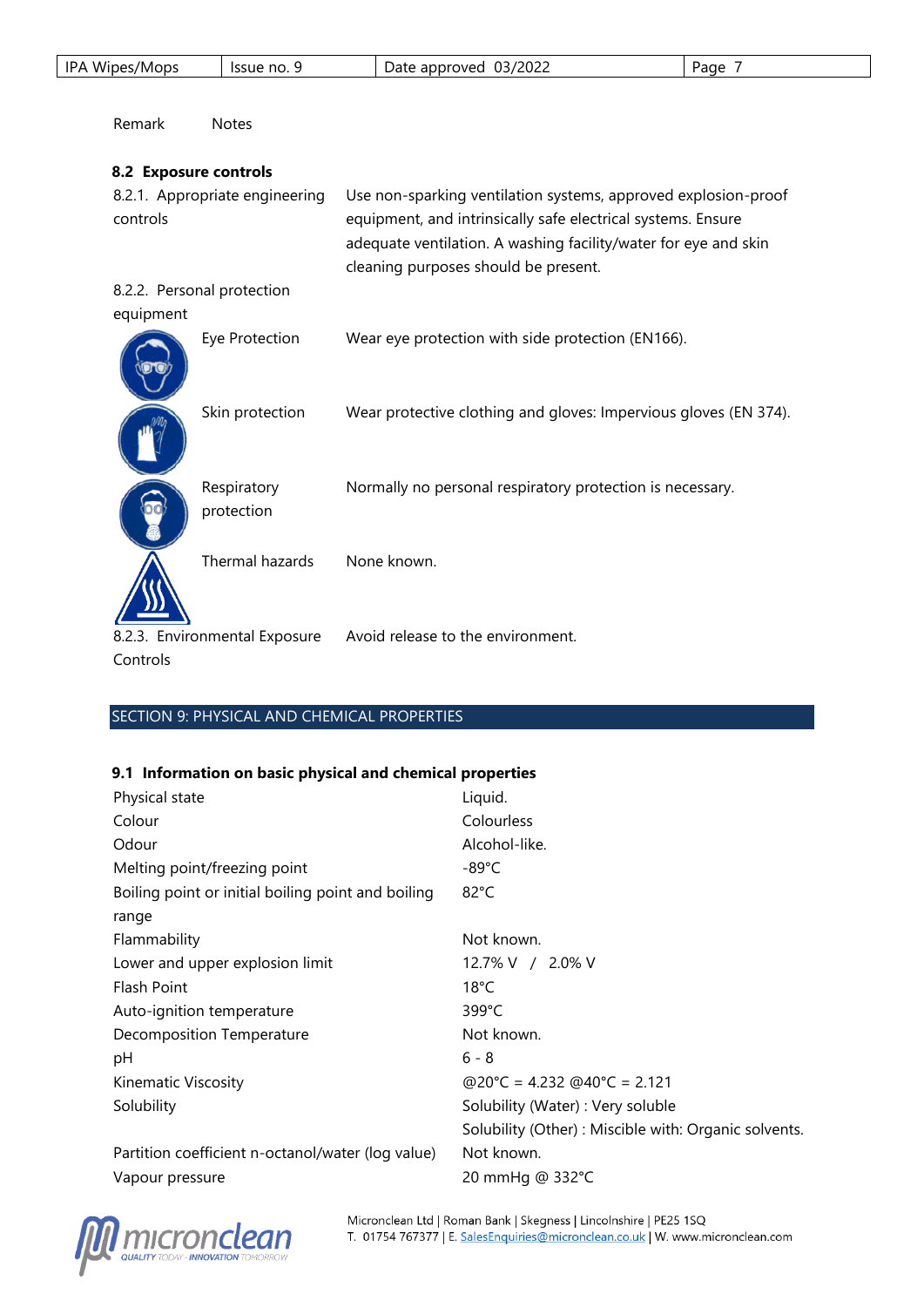| IPA Wipes/Mops | Issue no. | 03/2022<br>Date approved | Page |
|----------------|-----------|--------------------------|------|
|----------------|-----------|--------------------------|------|

Density and/or relative density **Density** Density (g/ml) : 0.785 Relative vapour density **2.1** Particle characteristics Not known.

#### **9.2 Other information**

None.

#### SECTION 10: STABILITY AND REACTIVITY

#### **10.1 Reactivity**

None anticipated.

#### **10.2 Chemical Stability**

Stable under normal conditions.

#### **10.3 Possibility of hazardous reactions**

No hazardous reactions known if used for its intended purpose.

#### **10.4 Conditions to avoid**

Avoid friction, sparks, or other means of ignition.

#### **10.5 Incompatible materials**

Not known.

#### **10.6 Hazardous decomposition products**

No hazardous decomposition products known.

#### SECTION 11: TOXICOLOGICAL INFORMATION

#### **11.1 Information on hazard classes as defined in Regulation (EC) No 1272/2008**

| Acute toxicity - Ingestion     | Calculation method : Not classified.                |
|--------------------------------|-----------------------------------------------------|
| Acute toxicity - Skin Contact  | Calculation method : Not classified.                |
| Acute toxicity - Inhalation    | Calculation method: Not classified.                 |
| Skin corrosion/irritation      | Calculation method: Not classified.                 |
| Serious eye damage/irritation  | Calculation method : Causes serious eye irritation. |
| Skin sensitization data        | Calculation method : Not classified.                |
| Respiratory sensitization data | Calculation method: Not classified.                 |
| Germ cell mutagenicity         | Calculation method : Not classified.                |
| Carcinogenicity                | Calculation method: Not classified.                 |
| Reproductive toxicity          | Calculation method : Not classified.                |
| Lactation                      | Not classified                                      |
| STOT - single exposure         | Calculation method : May cause drowsiness or        |
|                                | dizziness.                                          |
| STOT - repeated exposure       | Calculation method : Not classified.                |

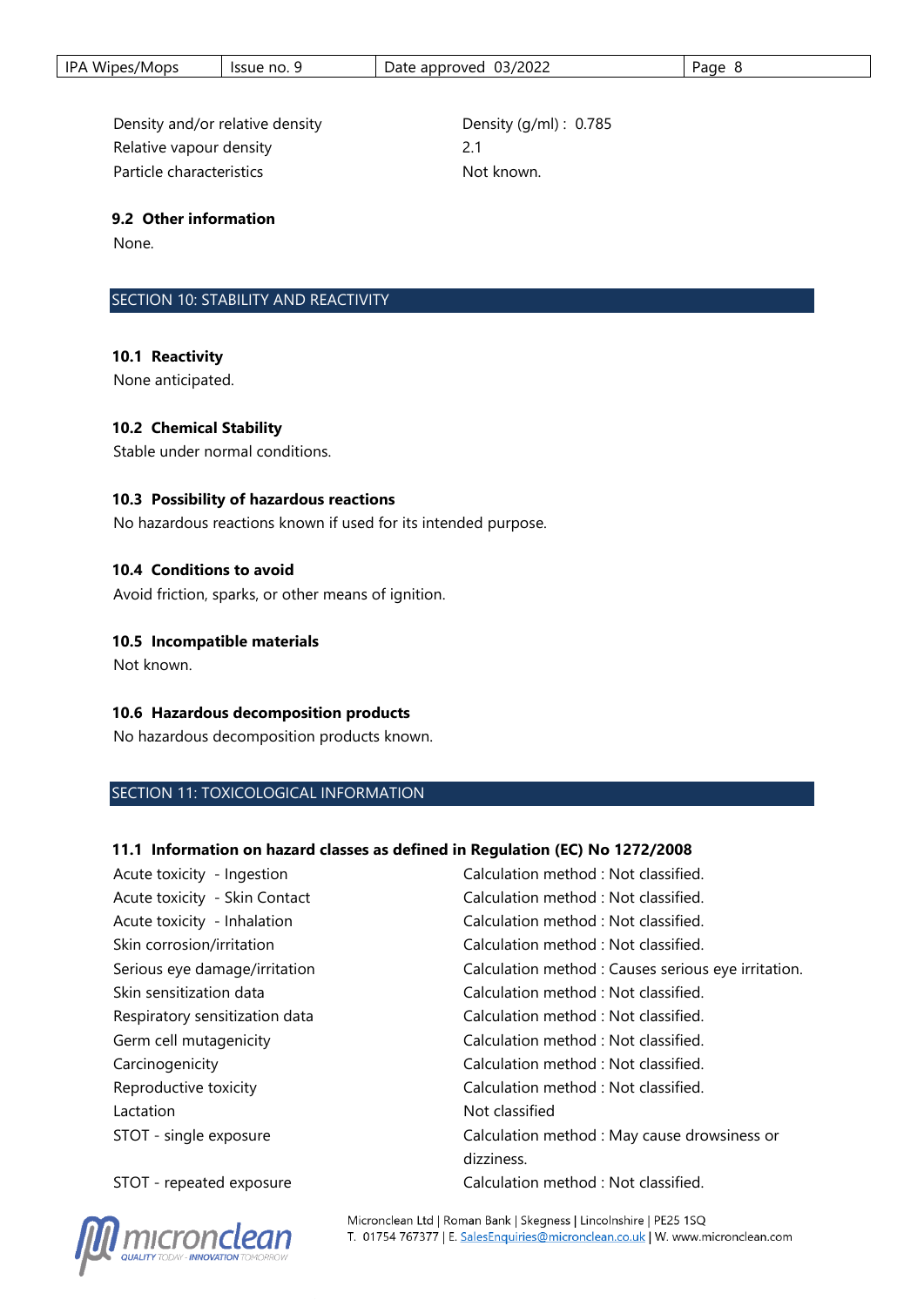| Wipes/Mops<br>IPA | Tssue no. 9 | 03/2022<br>approved<br>Date | Page |
|-------------------|-------------|-----------------------------|------|
|-------------------|-------------|-----------------------------|------|

Aspiration hazard Calculation method : Not classified.

#### **11.2 Information on other hazards**

Not known.

## SECTION 12: ECOLOGICAL INFORMATION

#### **12.1 Toxicity**

Toxicity - Aquatic invertebrates Low toxicity to invertebrates. Toxicity - Fish Low toxicity to fish. Toxicity - Algae **Low toxicity** to algae. Toxicity - Sediment Compartment Not classified. Toxicity - Terrestrial Compartment Not classified.

## **12.2 Persistence and degradability**

Not known.

## **12.3 Bioaccumulative potential**

Not known.

#### **12.4 Mobility in soil**

Not known.

# **12.5 Results of PBT and vPvB assessment**

Not known.

#### **12.6 Endocrine disrupting properties**

None known.

#### **12.7 Other adverse effects**

Not known.

#### SECTION 13: DISPOSAL CONSIDERATIONS

#### **13.1 Waste treatment methods**

Dispose of contents in accordance with local, state or national legislation. Recycle only completely emptied packaging. Containers must not be punctured or destroyed by burning, even when empty. Do not allow to enter drains, sewers or watercourses. Do NOT landfill. Normal disposal is via incineration operated by an accredited disposal contractor. Send to a licensed recycler, reclaimer or incinerator. Dispose at suitable refuse site.

#### **13.2 Additional Information**

Disposal should be in accordance with local, state or national legislation.

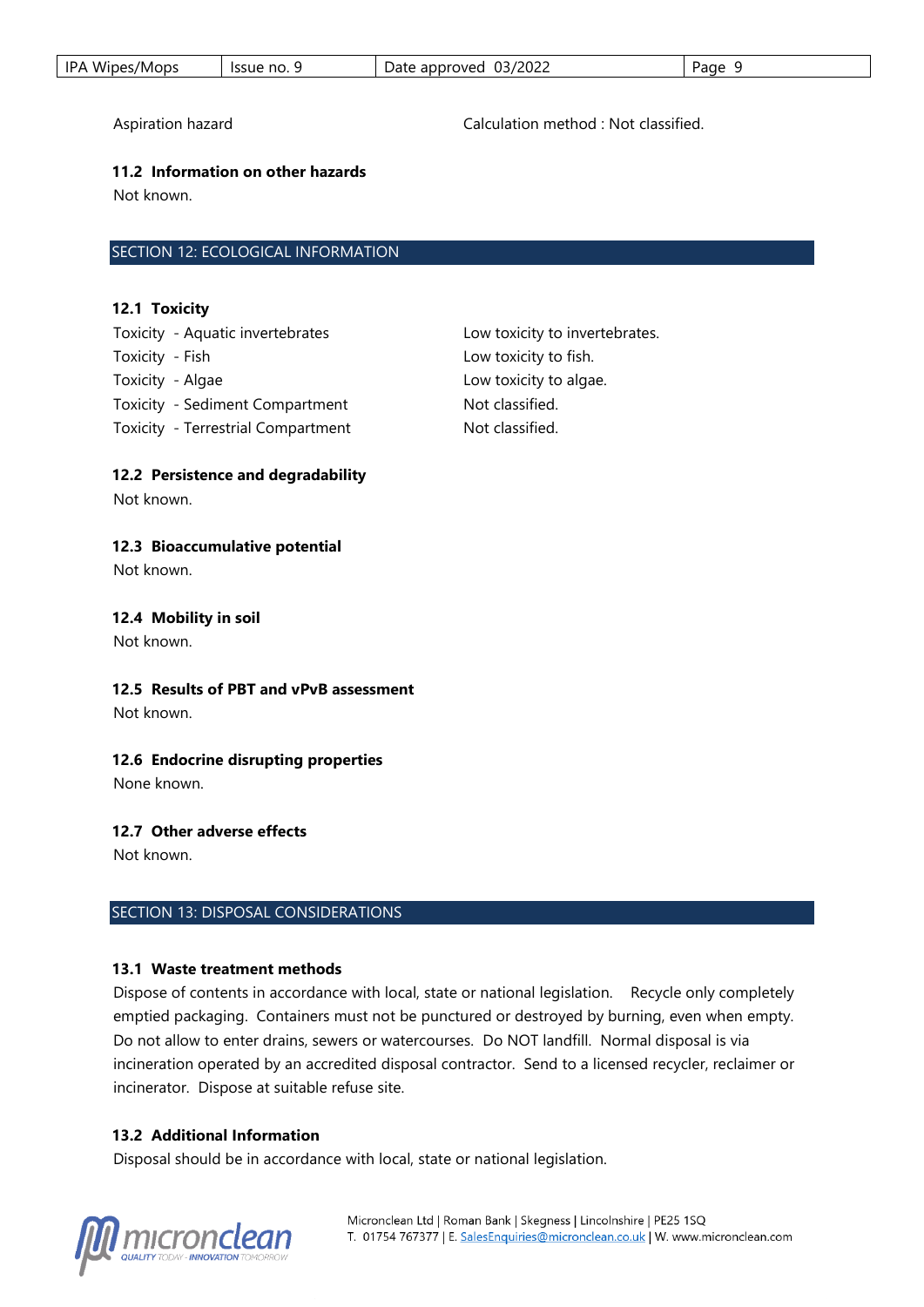| IPA Wipes/Mops | - Issue no. 5 | 03/2022<br>Date approved | 10<br>Page |
|----------------|---------------|--------------------------|------------|
|                |               |                          |            |

# SECTION 14: TRANSPORT INFORMATION

#### **14.1 UN number or ID number**

UN No. 3175

## **14.2 UN proper shipping name**

UN proper shipping name SOLIDS CONTAINING FLAMMABLE LIQUID, N.O.S.

# **14.3 Transport hazard class(es)**

| ADR/RID                                     |                 |
|---------------------------------------------|-----------------|
| <b>ADR/RID Class</b>                        | 4.1             |
| <b>ADR Classification Code</b>              | F <sub>1</sub>  |
| <b>Special Provisions</b>                   | 216, 274, 601   |
| Limited Quantities                          | $1$ kg          |
| <b>Excepted Quantities</b>                  | E <sub>2</sub>  |
| <b>Emergency Action Code</b>                | 1Z              |
| Mixed Packing Instructions for Packages     | P002 IBC06 R001 |
| Special Packing Provisions for Packages     | PP9             |
| Mixed Packing Instructions for Packages     | MP11            |
| Packing Instructions for Portable Tanks     | T3 BK1 BK2      |
| Special Provisions for Portable Tanks       | TP33            |
| <b>Tank Code for Tanks</b>                  |                 |
| <b>Special Provisions for Tanks</b>         |                 |
| Vehicle for Tank Carriage                   | AT              |
| <b>ADR Transport Category</b>               | 2               |
| <b>Tunnel Restriction Code</b>              | E               |
| Special Provisions for Carriage - Packages  | V11             |
| Special Provisions for Carriage - Bulk      | VC1 VC2 AP2     |
| Special Provisions for Carriage - Loading,  |                 |
| Unloading and Handling                      |                 |
| Special Provisions for Carriage - Operation |                 |
| <b>ADR HIN</b>                              | 40              |
| <b>IMDG</b>                                 |                 |
| <b>IMDG Class</b>                           | 4.1             |
| <b>Special Provisions</b>                   | 216, 274, 601   |
| <b>Limited Quantities</b>                   | 1 kg            |
| <b>Excepted Quantities</b>                  | E <sub>2</sub>  |
| Mixed Packing Instructions for Packages     | P002 IBC06 R001 |
| Special Packing Provisions for Packages     | PP9             |
| Packing Instructions for Portable Tanks     | T3 BK1 BK2      |
| Special Provisions for Portable Tanks       | <b>TP33</b>     |
| <b>IMDG EMS</b>                             | $F-A, S-I$      |
| Stowage and Handling                        | Category B      |
| Segregation                                 |                 |
| Marine Pollutant                            |                 |

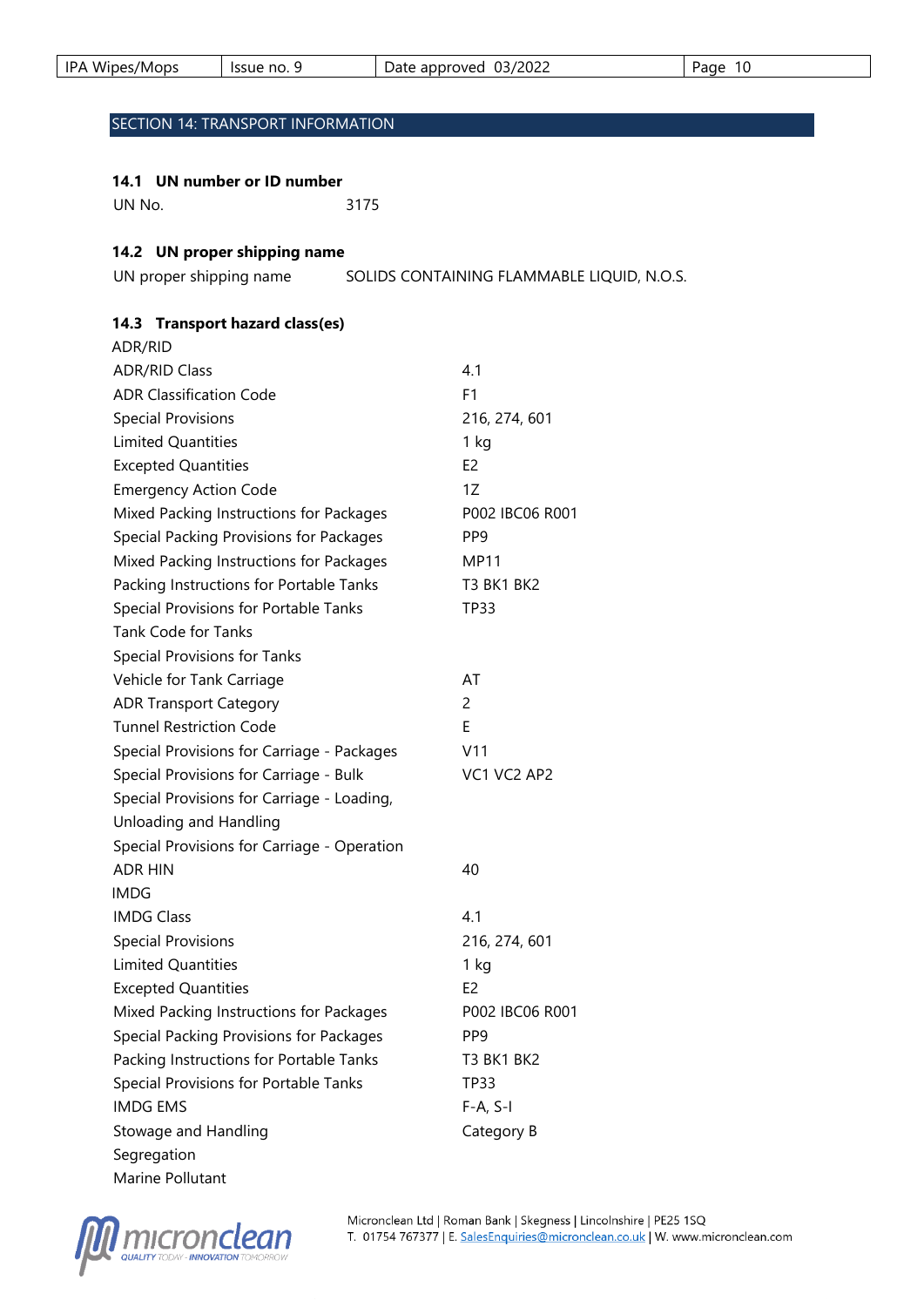| <b>IPA</b><br>Wipes/Mops | lssue no. 9 | 03/2022<br>: approved<br>Date | Page |
|--------------------------|-------------|-------------------------------|------|
|--------------------------|-------------|-------------------------------|------|

## ICAO/IATA

| IATA Proper Shipping Name                             | SOLID CONTAINING FLAMMABLE LIQUID, N.O.S |
|-------------------------------------------------------|------------------------------------------|
| <b>Excepted Quantities</b>                            | E <sub>2</sub>                           |
| Passenger and Cargo Aircraft Limited Quantities       | Y441                                     |
| Packing Instructions                                  |                                          |
| Passenger and Cargo Aircraft Limited Quantities       | 5Kg                                      |
| Max net Qty                                           |                                          |
| Passenger and Cargo Aircraft Packing Instructions 445 |                                          |
| Passenger and Cargo Aircraft Max net Qty              | 15 Kg                                    |
| <b>Cargo Aircraft Packing Instructions</b>            | 448                                      |
| Cargo Aircraft Max net Qty                            | 50Kg                                     |
| <b>Special Provisions</b>                             | A46                                      |
| Emergency Response Guidebook (ERG) Code               | 3L                                       |
| Labels                                                |                                          |
| Labels                                                | 4.1                                      |
|                                                       |                                          |

## **14.4 Packing group**

| Packing group |  |  |  |
|---------------|--|--|--|
|---------------|--|--|--|

#### **14.5 Environmental hazards**

Environmental hazards Not classified as a Marine Pollutant.

## **14.6 Special precautions for user**

Special precautions for user Mot known.

#### **14.7 Maritime transport in bulk according to IMO instruments**

No information available

# SECTION 15: REGULATORY INFORMATION

## **15.1 Safety, health and environmental regulations/legislation specific for the substance or mixture**

| European Regulations - Authorisations and/or Restrictions On Use |                                                |
|------------------------------------------------------------------|------------------------------------------------|
| Candidate List of Substances of Very High Concern Not listed     |                                                |
| for Authorisation                                                |                                                |
| REACH: ANNEX XIV list of substances subject to                   | Not listed                                     |
| authorisation                                                    |                                                |
| REACH: Annex XVII Restrictions on the                            | propan-2-ol isopropyl alcohol isopropanol (67- |
| manufacture, placing on the market and use of                    | $63-0$                                         |
| certain dangerous substances, mixtures and                       |                                                |
| articles                                                         |                                                |
| Community Rolling Action Plan (CoRAP)                            | Not listed                                     |

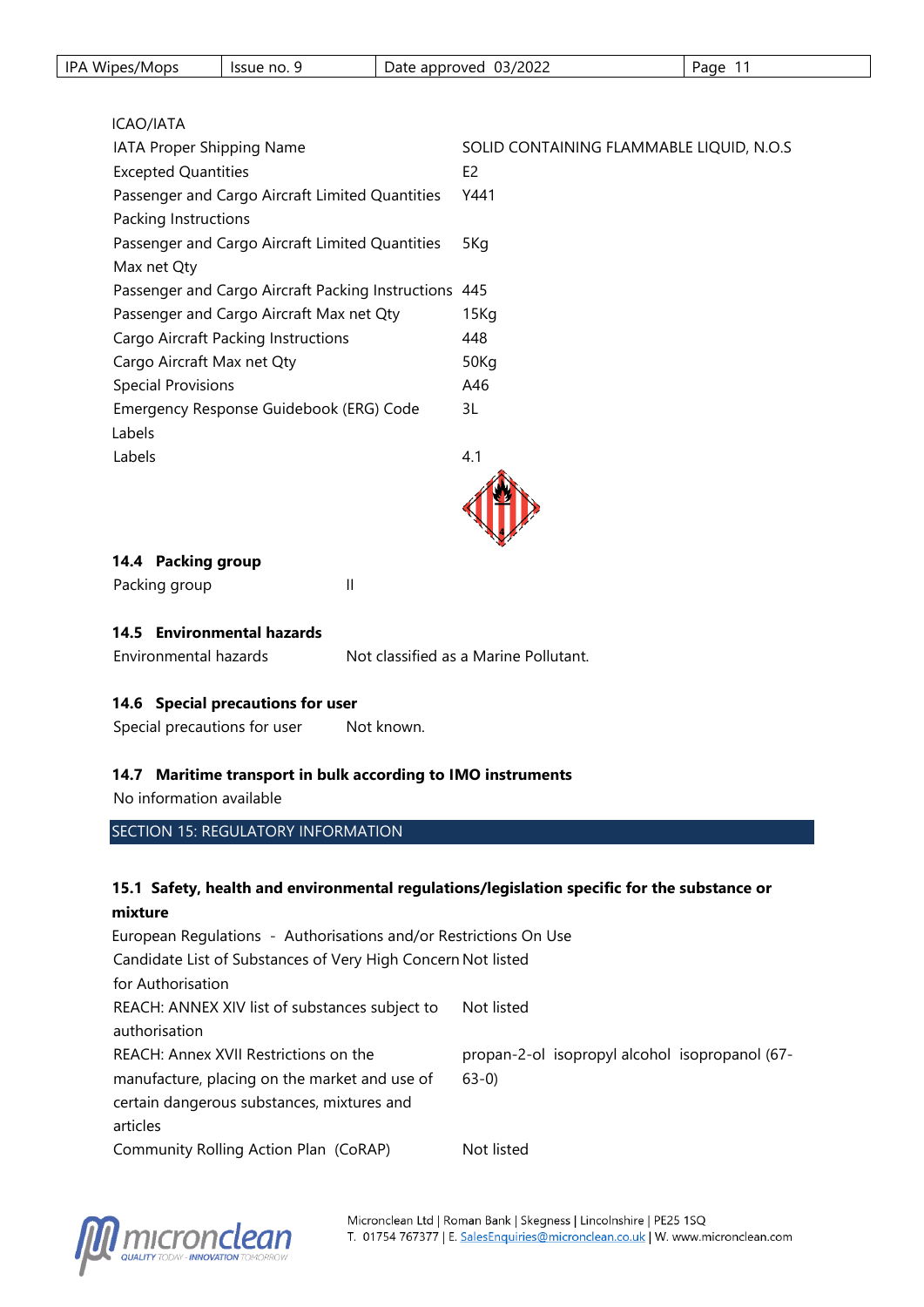|  | <b>IPA</b><br>Wipes/Mops | Issue no. | 03/2022<br>approved<br>Date | age |
|--|--------------------------|-----------|-----------------------------|-----|
|--|--------------------------|-----------|-----------------------------|-----|

| Regulation (EU) N° 2019/1021 of the European               | Not listed |  |
|------------------------------------------------------------|------------|--|
| Parliament and of the Council on persistent                |            |  |
| organic pollutants                                         |            |  |
| Regulation (EC) N° 1005/2009 on substances that Not listed |            |  |
| deplete the ozone layer                                    |            |  |
| Regulation (EU) N° 649/2012 of the European                | Not listed |  |
| Parliament and of the Council concerning the               |            |  |
| export and import of hazardous chemicals                   |            |  |
| <b>National regulations</b>                                |            |  |
| Other                                                      | Not known. |  |
|                                                            |            |  |

## **15.2 Chemical Safety Assessment**

A REACH chemical safety assessment has not been carried out.

#### SECTION 16: OTHER INFORMATION

The following sections contain revisions or new statements:

#### **LEGEND**

Hazard Pictogram(s) GHS02 Hazard classification Flam. Liq. 2 : Flammable liquid, Category 2 Eye Irrit. 2 : Serious eye damage/irritation, Category 2 STOT SE 3 : Specific target organ toxicity — single exposure, Category 3 Hazard Statement(s) H225: Highly flammable liquid and vapour. H319: Causes serious eye irritation. H336: May cause drowsiness or dizziness. Precautionary Statement(s) P210: Keep away from heat, hot surfaces, sparks, open flames and other ignition sources. No smoking. P233: Keep container tightly closed. P240: Ground and bond container and receiving equipment. P241: Use explosion-proof electrical/ventilating/lighting/equipment. P242: Use non-sparking tools. P243: Take action to prevent static discharges. P261: Avoid breathing dust/fume/gas/mist/vapours/spray. P264: Wash hands and exposed skin thoroughly after handling. P271: Use only outdoors or in a well-ventilated area.

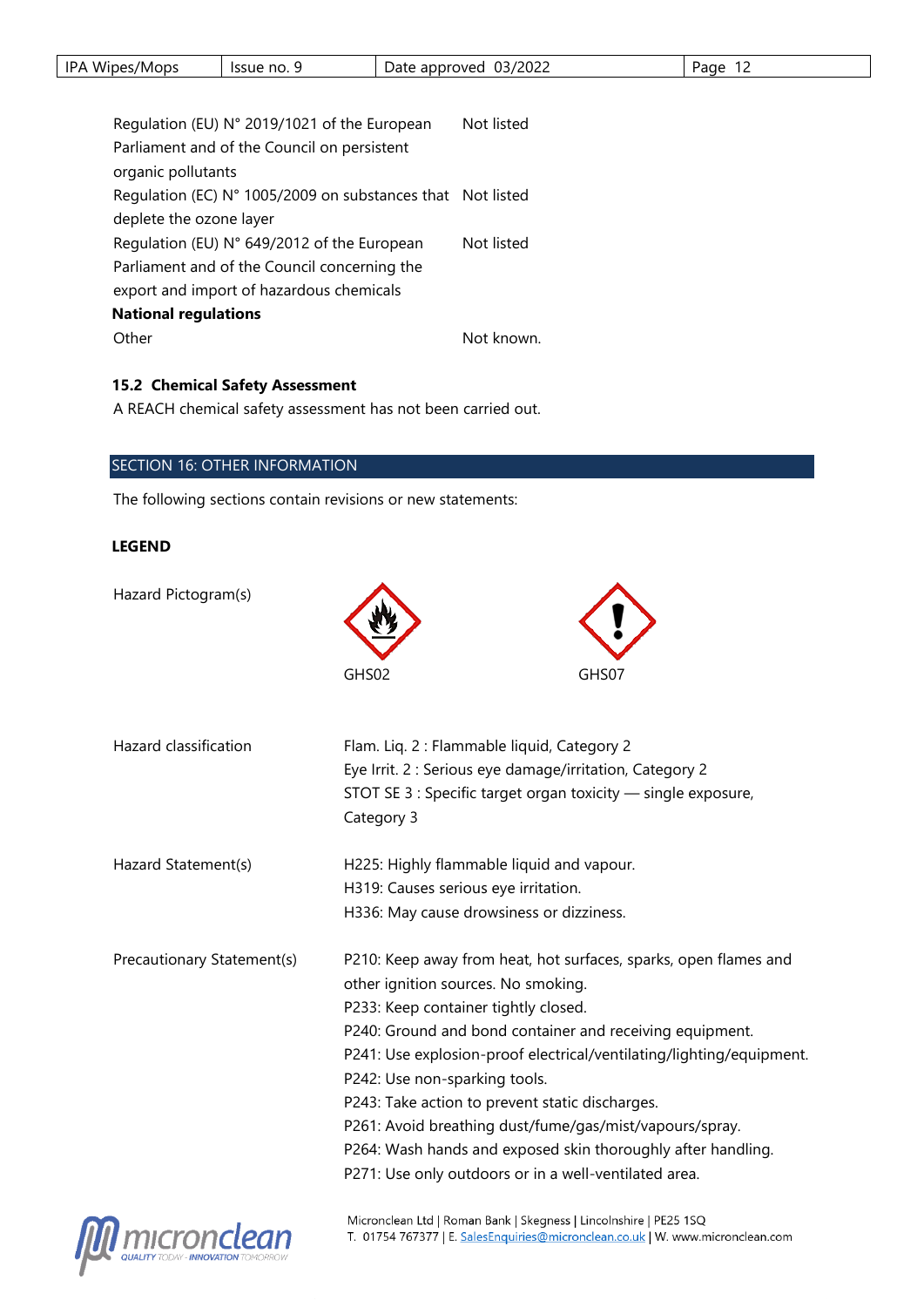| IPA Wipes/Mops                                                                                           | Issue no. 9                                                                                                                      |                                                                                                                                                                                                                                        | Date approved 03/2022                                             | Page 13 |  |  |
|----------------------------------------------------------------------------------------------------------|----------------------------------------------------------------------------------------------------------------------------------|----------------------------------------------------------------------------------------------------------------------------------------------------------------------------------------------------------------------------------------|-------------------------------------------------------------------|---------|--|--|
|                                                                                                          |                                                                                                                                  |                                                                                                                                                                                                                                        |                                                                   |         |  |  |
|                                                                                                          |                                                                                                                                  |                                                                                                                                                                                                                                        |                                                                   |         |  |  |
|                                                                                                          |                                                                                                                                  | P280: Wear protective gloves/protective clothing/eye<br>protection/face protection.                                                                                                                                                    |                                                                   |         |  |  |
|                                                                                                          |                                                                                                                                  | P303+P361+P353: IF ON SKIN (or hair): Take off immediately all                                                                                                                                                                         |                                                                   |         |  |  |
|                                                                                                          |                                                                                                                                  | contaminated clothing. Rinse skin with water.                                                                                                                                                                                          |                                                                   |         |  |  |
|                                                                                                          |                                                                                                                                  | P304+P340: IF INHALED: Remove person to fresh air and keep<br>comfortable for breathing.<br>P305+P351+P338: IF IN EYES: Rinse cautiously with water for several<br>minutes. Remove contact lenses, if present and easy to do. Continue |                                                                   |         |  |  |
|                                                                                                          |                                                                                                                                  |                                                                                                                                                                                                                                        |                                                                   |         |  |  |
|                                                                                                          |                                                                                                                                  |                                                                                                                                                                                                                                        |                                                                   |         |  |  |
|                                                                                                          |                                                                                                                                  |                                                                                                                                                                                                                                        |                                                                   |         |  |  |
|                                                                                                          |                                                                                                                                  |                                                                                                                                                                                                                                        |                                                                   |         |  |  |
|                                                                                                          | rinsing.                                                                                                                         |                                                                                                                                                                                                                                        |                                                                   |         |  |  |
|                                                                                                          |                                                                                                                                  | P312: Call a POISON CENTRE/doctor if you feel unwell.<br>P337+P313: If eye irritation persists: Get medical advice/attention.<br>P370+P378: In case of fire: Use water spray, dry powder or carbon<br>dioxide to extinguish.           |                                                                   |         |  |  |
|                                                                                                          |                                                                                                                                  |                                                                                                                                                                                                                                        |                                                                   |         |  |  |
|                                                                                                          |                                                                                                                                  |                                                                                                                                                                                                                                        |                                                                   |         |  |  |
|                                                                                                          |                                                                                                                                  |                                                                                                                                                                                                                                        |                                                                   |         |  |  |
|                                                                                                          | P403+P233: Store in a well-ventilated place. Keep container tightly<br>closed.                                                   |                                                                                                                                                                                                                                        |                                                                   |         |  |  |
|                                                                                                          |                                                                                                                                  |                                                                                                                                                                                                                                        |                                                                   |         |  |  |
|                                                                                                          |                                                                                                                                  | P403+P235: Store in a well-ventilated place. Keep cool.<br>P405: Store locked up.<br>P501: Dispose of contents in accordance with local, state or national                                                                             |                                                                   |         |  |  |
|                                                                                                          |                                                                                                                                  |                                                                                                                                                                                                                                        |                                                                   |         |  |  |
|                                                                                                          |                                                                                                                                  |                                                                                                                                                                                                                                        |                                                                   |         |  |  |
|                                                                                                          | legislation.                                                                                                                     |                                                                                                                                                                                                                                        |                                                                   |         |  |  |
| Acronyms                                                                                                 |                                                                                                                                  | ADN : European Agreement concerning the International Carriage of                                                                                                                                                                      |                                                                   |         |  |  |
| Dangerous Goods by Inland Waterways<br>ADR : European Agreement concerning the International Carriage of |                                                                                                                                  |                                                                                                                                                                                                                                        |                                                                   |         |  |  |
|                                                                                                          |                                                                                                                                  |                                                                                                                                                                                                                                        | Dangerous Goods by Road                                           |         |  |  |
|                                                                                                          |                                                                                                                                  |                                                                                                                                                                                                                                        | ATE: Acute Toxicity Estimate                                      |         |  |  |
|                                                                                                          |                                                                                                                                  |                                                                                                                                                                                                                                        | <b>CAS: Chemical Abstracts Service</b>                            |         |  |  |
|                                                                                                          |                                                                                                                                  | CLP : Regulation (EC) No 1272/2008 on classification, labelling and                                                                                                                                                                    |                                                                   |         |  |  |
|                                                                                                          |                                                                                                                                  |                                                                                                                                                                                                                                        | packaging of substances and mixtures                              |         |  |  |
|                                                                                                          |                                                                                                                                  |                                                                                                                                                                                                                                        | DNEL: Derived No Effect Level                                     |         |  |  |
|                                                                                                          |                                                                                                                                  |                                                                                                                                                                                                                                        | EC: European Community                                            |         |  |  |
|                                                                                                          |                                                                                                                                  |                                                                                                                                                                                                                                        | EINECS: European Inventory of Existing Commercial Chemical        |         |  |  |
|                                                                                                          |                                                                                                                                  |                                                                                                                                                                                                                                        | Substances                                                        |         |  |  |
|                                                                                                          |                                                                                                                                  |                                                                                                                                                                                                                                        | IATA : International Air Transport Association                    |         |  |  |
|                                                                                                          |                                                                                                                                  |                                                                                                                                                                                                                                        | IBC : Intermediate Bulk Container                                 |         |  |  |
|                                                                                                          |                                                                                                                                  |                                                                                                                                                                                                                                        | ICAO : International Civil Aviation Organization                  |         |  |  |
|                                                                                                          |                                                                                                                                  |                                                                                                                                                                                                                                        | IMDG : International Maritime Dangerous Goods                     |         |  |  |
|                                                                                                          |                                                                                                                                  |                                                                                                                                                                                                                                        | LTEL : Long term exposure limit                                   |         |  |  |
|                                                                                                          |                                                                                                                                  |                                                                                                                                                                                                                                        | PBT : Persistent, Bioaccumulative and Toxic                       |         |  |  |
|                                                                                                          |                                                                                                                                  |                                                                                                                                                                                                                                        | <b>PNEC: Predicted No Effect Concentration</b>                    |         |  |  |
|                                                                                                          |                                                                                                                                  |                                                                                                                                                                                                                                        |                                                                   |         |  |  |
|                                                                                                          | REACH : Registration, Evaluation, Authorisation and Restriction of<br>Chemicals                                                  |                                                                                                                                                                                                                                        |                                                                   |         |  |  |
|                                                                                                          |                                                                                                                                  |                                                                                                                                                                                                                                        | RID: Regulations concerning the International Carriage of         |         |  |  |
|                                                                                                          | Dangerous Goods by Rail<br>STEL : Short term exposure limit<br>STOT: Specific Target Organ Toxicity<br><b>UN: United Nations</b> |                                                                                                                                                                                                                                        |                                                                   |         |  |  |
|                                                                                                          |                                                                                                                                  |                                                                                                                                                                                                                                        |                                                                   |         |  |  |
|                                                                                                          |                                                                                                                                  |                                                                                                                                                                                                                                        |                                                                   |         |  |  |
|                                                                                                          |                                                                                                                                  |                                                                                                                                                                                                                                        |                                                                   |         |  |  |
|                                                                                                          |                                                                                                                                  |                                                                                                                                                                                                                                        |                                                                   |         |  |  |
|                                                                                                          |                                                                                                                                  |                                                                                                                                                                                                                                        | Micronclean Ltd   Roman Bank   Skegness   Lincolnshire   PE25 1SO |         |  |  |